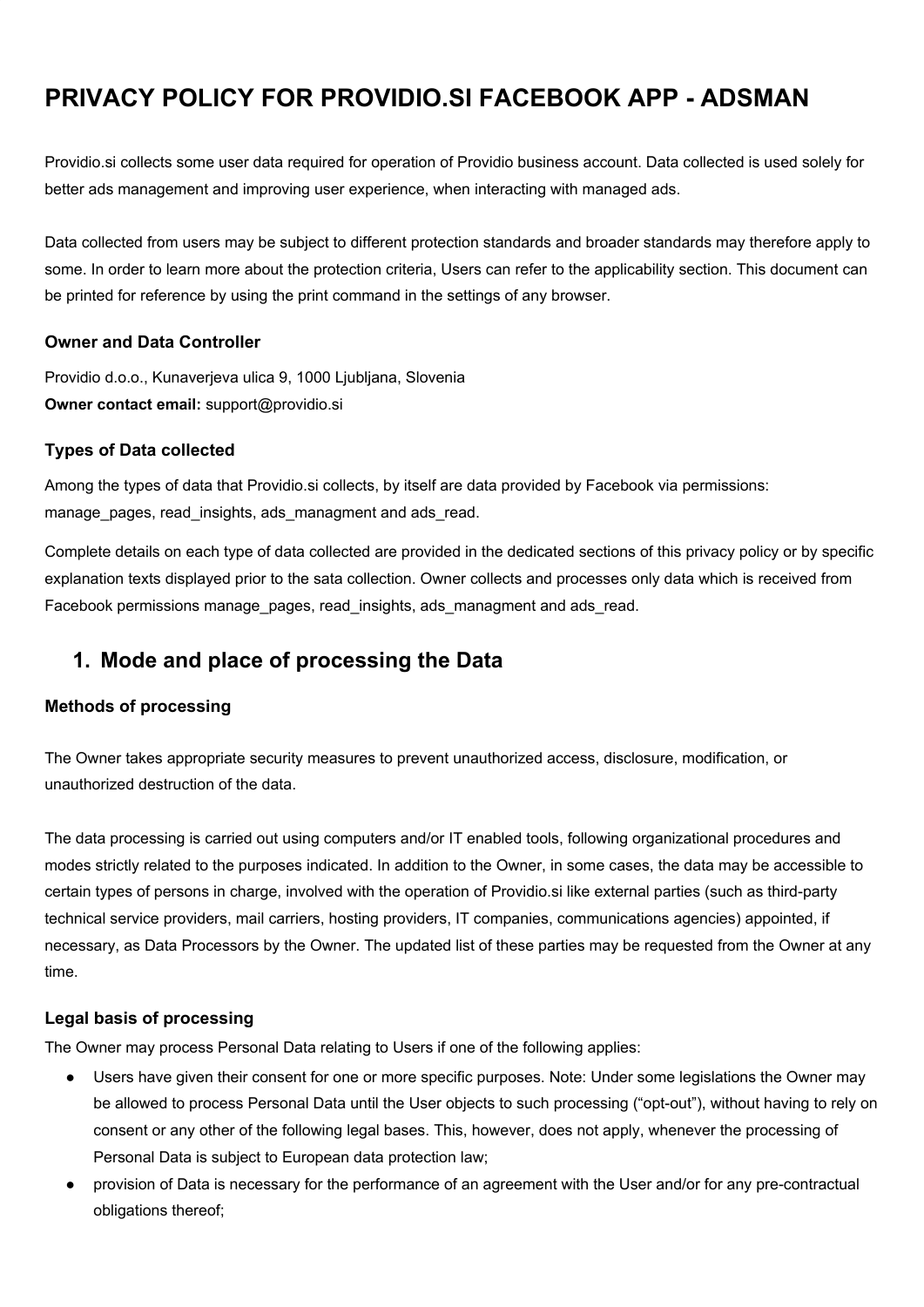- processing is necessary for compliance with a legal obligation to which the Owner is subject;
- processing is related to a task that is carried out in the public interest or in the exercise of official authority vested in the Owner;
- processing is necessary for the purposes of the legitimate interests pursued by the Owner or by a third party.

In any case, the Owner will gladly help to clarify the specific legal basis that applies to the processing, and in particular whether the provision of Personal Data is a statutory or contractual requirement, or a requirement necessary to enter into a contract.

#### **Place**

The Data is processed at the Owner's operating offices and in any other places where the parties involved in the processing are located.

Depending on the User's location, data transfers may involve transferring the User's Data to a country other than their own. To find out more about the place of processing of such transferred Data, Users can check the section containing details about the processing of Personal Data.

If broader protection standards are applicable, Users are also entitled to learn about the legal basis of Data transfers to a country outside the European Union or to any international organization governed by public international law or set up by two or more countries, such as the UN, and about the security measures taken by the Owner to safeguard their Data.

If any such transfer takes place, Users can find out more by checking the relevant sections of this document or inquire with the Owner using the information provided in the contact section.

#### **Retention time**

Personal Data shall be processed and stored for as long as required by the purpose they have been collected for.

Therefore:

- Personal Data collected for purposes related to the performance of a contract between the Owner and the User shall be retained until such contract has been fully performed.
- Personal Data collected for the purposes of the Owner's legitimate interests shall be retained as long as needed to fulfill such purposes. Users may find specific information regarding the legitimate interests pursued by the Owner within the relevant sections of this document or by contacting the Owner.

The Owner may be allowed to retain Personal Data for a longer period whenever the User has given consent to such processing, as long as such consent is not withdrawn. Furthermore, the Owner may be obliged to retain Personal Data for a longer period whenever required to do so for the performance of a legal obligation or upon order of an authority.

Once the retention period expires, Personal Data shall be deleted. Therefore, the right to access, the right to erasure, the right to rectification and the right to data portability cannot be enforced after expiration of the retention period. The purposes of processing

The data is collected to allow the Owner to

- Use as private application for own employees and users which are granted access on Business manager
- Optimize process of pages and ads management
- Comply with its legal obligations,
- Comply with facebook policy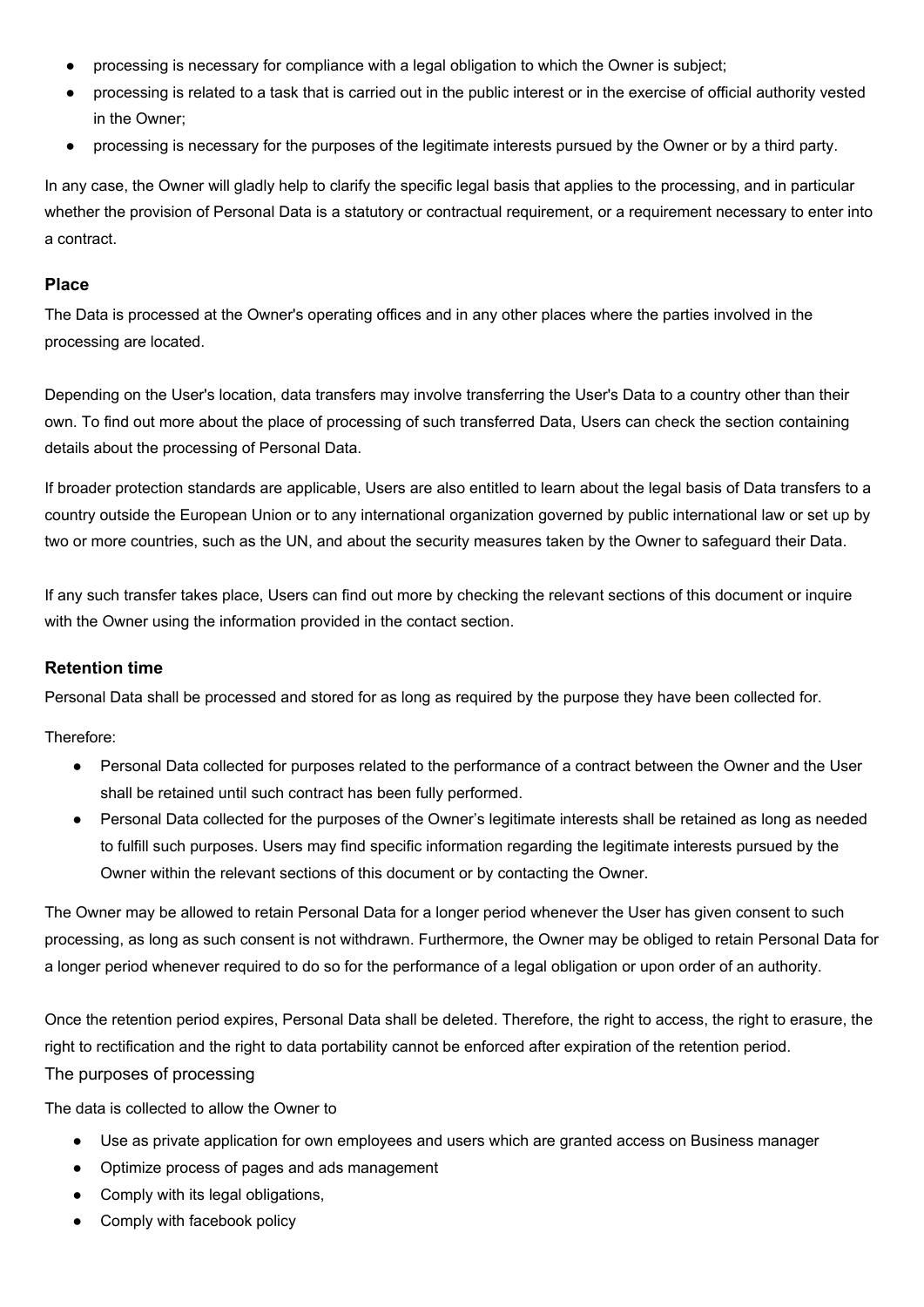- Respond to enforcement requests
- Protect its rights and interests
- Detect any malicious or fraudulent activity

## **2. Facebook permissions used by Providio.si**

Providio.si may ask for some Facebook permissions allowing it to perform actions with the User's Facebook account and to retrieve information, including Personal Data, from it. This service allows Providio.si to connect with the User's account on the Facebook social network, provided by Facebook Inc. For more information about the following permissions, refer to the Facebook permissions [documentation](https://developers.facebook.com/docs/facebook-login/permissions) and to the [Facebook](https://www.facebook.com/about/privacy/) privacy policy. The permissions asked are the following:

- **● Insights** Provides read access to the Insights data for pages, applications, and domains
- **● Manage Advertisements** Provides the ability to manage ads and call the Facebook Ads API.
- **● Manage Pages** Enables the application to retrieve access\_tokens for Pages and Applications.

### **Detailed information on the processing of Personal Data**

Personal Data is collected for the following purposes and using the following services:

#### **1. Access to third-party accounts**

This type of service allows Providio.si to access Data from your account on a third-party service and perform actions with it. These services are not activated automatically, but require explicit authorization by the User.

#### **2. Facebook account access (Providio.si)**

This service allows Providio.si to connect with the User's account on the Facebook social network, provided by Facebook, Inc.

Permissions asked: Insights; Manage Advertisements; Manage Pages.

Place of processing: United States – [Privacy](https://www.facebook.com/policy.php) Policy. Privacy Shield participant.

#### **3. Analytics**

The services contained in this section enable the Owner to monitor and analyze web traffic and can be used to keep track of User behavior.

#### **4. Facebook Ads conversion tracking (Facebook pixel) (Facebook, Inc.)**

Facebook Ads conversion tracking (Facebook pixel) is an analytics service provided by Facebook, Inc. that connects data from the Facebook advertising network with actions performed on Providio.si. The Facebook pixel tracks conversions that can be attributed to ads on Facebook, Instagram and Audience Network.

Personal Data processed: Cookies; Usage Data.

Place of processing: United States – [Privacy](https://www.facebook.com/about/privacy/) Policy. Privacy Shield participant.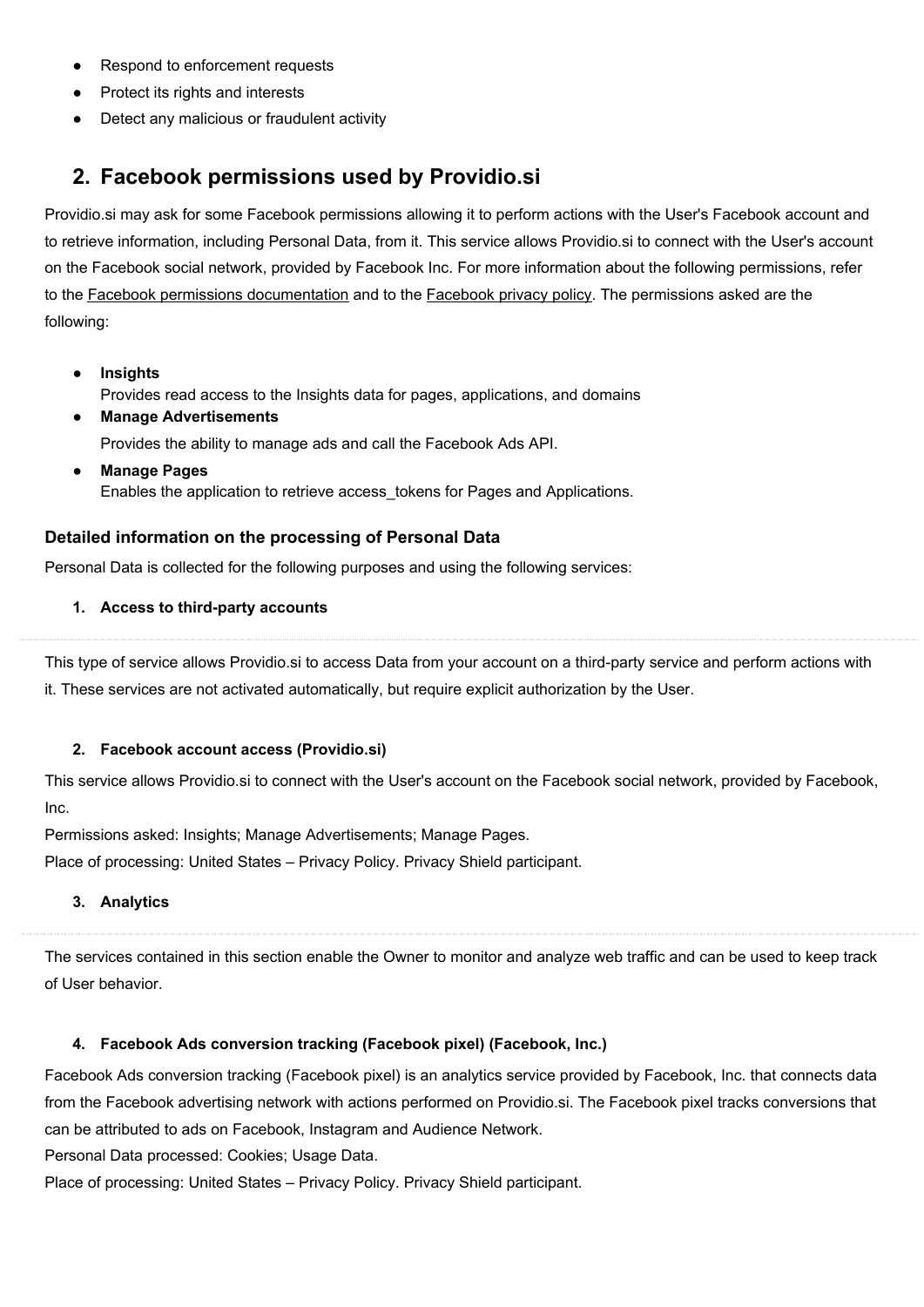## **3. The rights of Users**

Users may exercise certain rights regarding their Data processed by the Owner.

Users entitled to broader protection standards may exercise any of the rights described below. In all other cases, Users may inquire with the Owner to find out which rights apply to them.

In particular, Users have the right to do the following:

- **Withdraw their consent at any time.** Users have the right to withdraw consent where they have previously given their consent to the processing of their Personal Data.
- **Object to processing of their Data.** Users have the right to object to the processing of their Data if the processing is carried out on a legal basis other than consent. Further details are provided in the dedicated section below.
- **Access their Data.** Users have the right to learn if Data is being processed by the Owner, obtain disclosure regarding certain aspects of the processing and obtain a copy of the Data undergoing processing.
- **Verify and seek rectification.** Users have the right to verify the accuracy of their Data and ask for it to be updated or corrected.
- **Restrict the processing of their Data.** Users have the right, under certain circumstances, to restrict the processing of their Data. In this case, the Owner will not process their Data for any purpose other than storing it.
- **Have their Personal Data deleted or otherwise removed.** Users have the right, under certain circumstances, to obtain the erasure of their Data from the Owner.
- **Receive their Data and have it transferred to another controller.** Users have the right to receive their Data in a structured, commonly used and machine readable format and, if technically feasible, to have it transmitted to another controller without any hindrance. This provision is applicable provided that the Data is processed by automated means and that the processing is based on the User's consent, on a contract which the User is part of or on pre-contractual obligations thereof.
- **Lodge a complaint.** Users have the right to bring a claim before their competent data protection authority.

#### **Details about the right to object to processing**

Where Personal Data is processed for a public interest, in the exercise of an official authority vested in the Owner or for the purposes of the legitimate interests pursued by the Owner, Users may object to such processing by providing a ground related to their particular situation to justify the objection. Users must know that, however, should their Personal Data be processed for direct marketing purposes, they can object to that processing at any time without providing any justification. To learn, whether the Owner is processing Personal Data for direct marketing purposes, Users may refer to the relevant sections of this document.

#### **How to exercise these rights**

Any requests to exercise User rights can be directed to the Owner through the contact details provided in this document. These requests can be exercised free of charge and will be addressed by the Owner as early as possible and always within one month.

## **4. Applicability of broader protection standards**

While most provisions of this document concern all Users, some provisions expressly only apply if the processing of Personal Data is subject to broader protection standards.